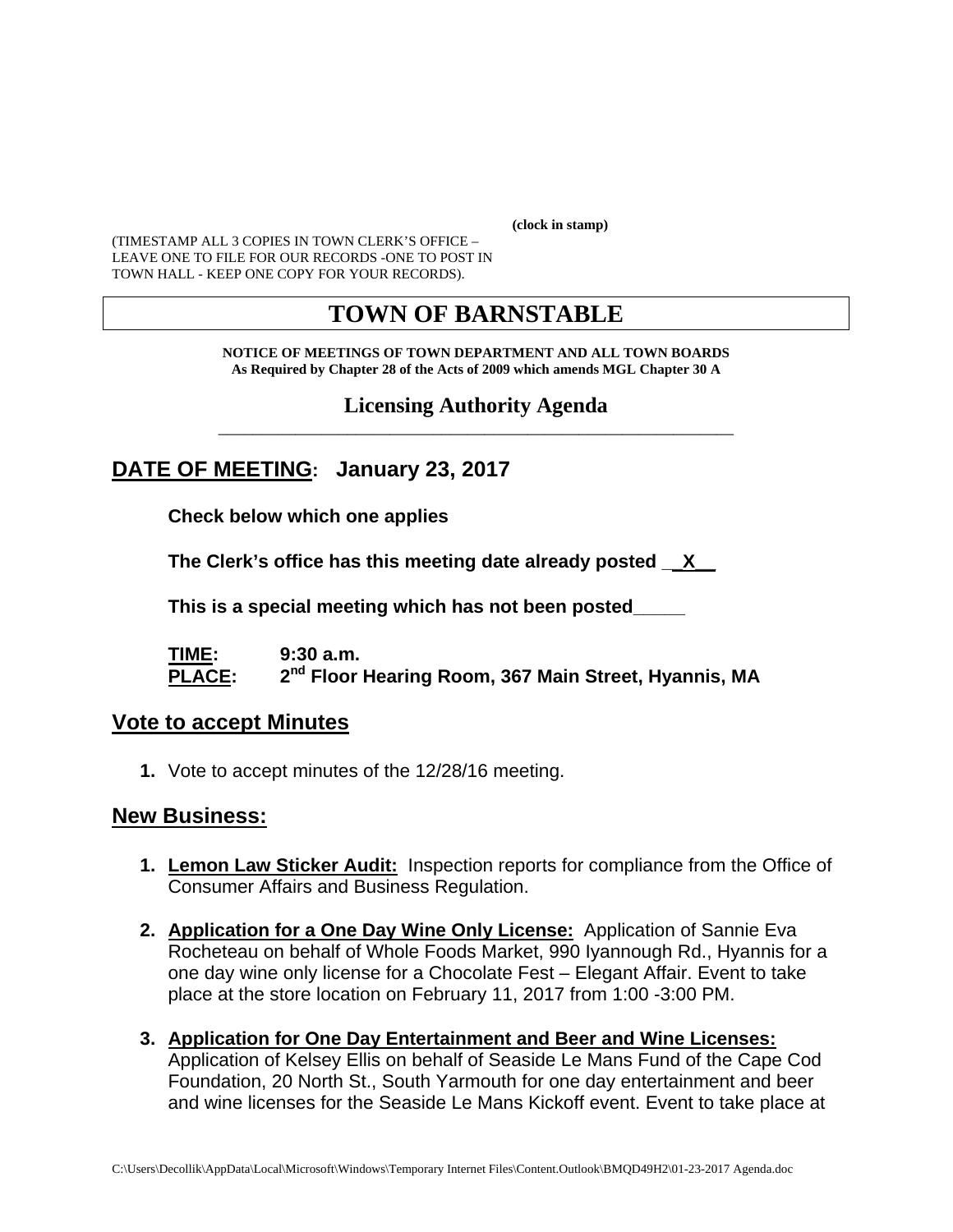the Barnstable Municipal Airport, 480 Barnstable Rd., Hyannis on February 2, 2017 from 4:30-6:00PM. Entertainment to include 1 keyboard.

- **4. 2017 Lodging House License Renewal Discussion:** Embassy Inn, 98 High School Road, Hyannis, MA. 02601.
- **5. Consent Agenda:**

## **Public Hearings:**

- **1. Application for a Change of Manager for Common Victualler All Alcohol License:** Application of Chipotle Mexican Grill of Colorado LLC d/b/a Chipotle Mexican Grill #2592, 793 Iyannough Rd., Hyannis on their Annual All Alcohol Common Victualler License, for a Change of Manager from Nathan McConatha to David Jamieson.
- **2. Amendment of Beneficial Interest/Stock Transfer on Annual All Alcohol Retail Package Goods Store:** Application has been filed by A.J. Luke's of Hyannis, Inc., Tim Walker, manager, d/b/a Luke's Super Liquors, 395 Barnstable Rd., Hyannis for amendments in the individual and corporate beneficial interests and stock transfer.
- **3.** .**Application for a Change of Manager and Amendment of Beneficial Interest/Stock Transfer on Annual All Alcohol Retail Package Goods Store:**  Application has been filed by A.J. Luke's of 132, Inc., Arthur J. Luke, manager, d/b/a Luke's Super Liquors to change the licensed manager from Arthur J Luke to Nicholas J Barron on the Annual All Alcohol Retail Package Store, 1166 Iyannough Rd., Hyannis. Also requested are changes in the individual and corporate beneficial

interests/stock transfer.

**4. Application for a New Annual Common Victualler License:** Application of Cape Pizzeria LLC., d/b/a Cape Pizzeria, 696 Yarmouth Rd., Hyannis, Mallexus Munroe, Manager, for a new Annual Common Victualler license. Hours of operation will be 10:00 am to 11:00 pm daily. There will be 7 interior seats only as approved by the Building Commissioner on 12-22-16.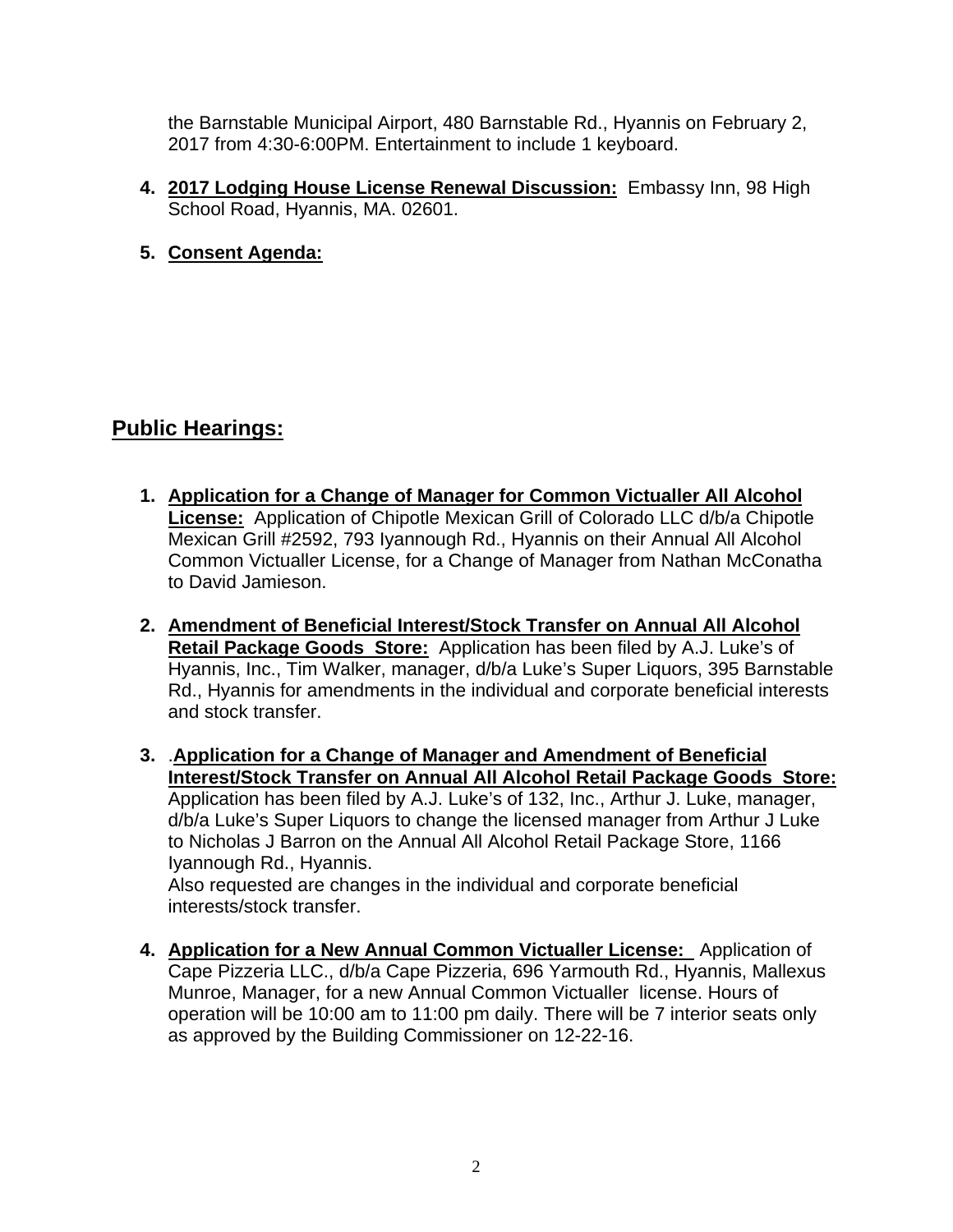## **Licensing Division Updates:**

- **1. Licensing Department updates:**
- **2. Police Department updates:**

**Executive Session:** Review of ABCC Appeal: Mitchell's Café Inc. d/b/a/ The Dockside Restaurant, 110 School Street, Hyannis, Velma Roberts; Manager.

Release of Executive Session Minutes, if any (0).And any other new business to come before the Licensing Authority.

**Matters not reasonably anticipated by the Chair** 

**The list of matters, are those reasonably anticipated by the president/chair, which may be discussed at the meeting. Not all items listed may in fact be discussed and other items not listed may in fact be discussed and other items not listed may also be brought up for discussion to the extent permitted by law. It is possible that if it so votes, the sub-committee may go into executive session. For your information the section of the M.G.L. that pertains to postings of meetings is as follows: Except in an emergency, in addition to any notice otherwise required by law, a public body shall post notice of every meeting at least 48 hours prior to such meeting, excluding Saturdays, Sundays and legal holidays. In an emergency, a public body shall post notice as soon as reasonably possible prior to such meeting. Notice shall be printed in a legible, easily understandable format and shall contain: the date, time and place of such meeting and a listing of topics that the chair reasonably anticipates will be discussed at the meeting. Meetings of a local public body, notice shall be filed with the municipal clerk, and posted in a manner conspicuously visible to the public at all hours in**